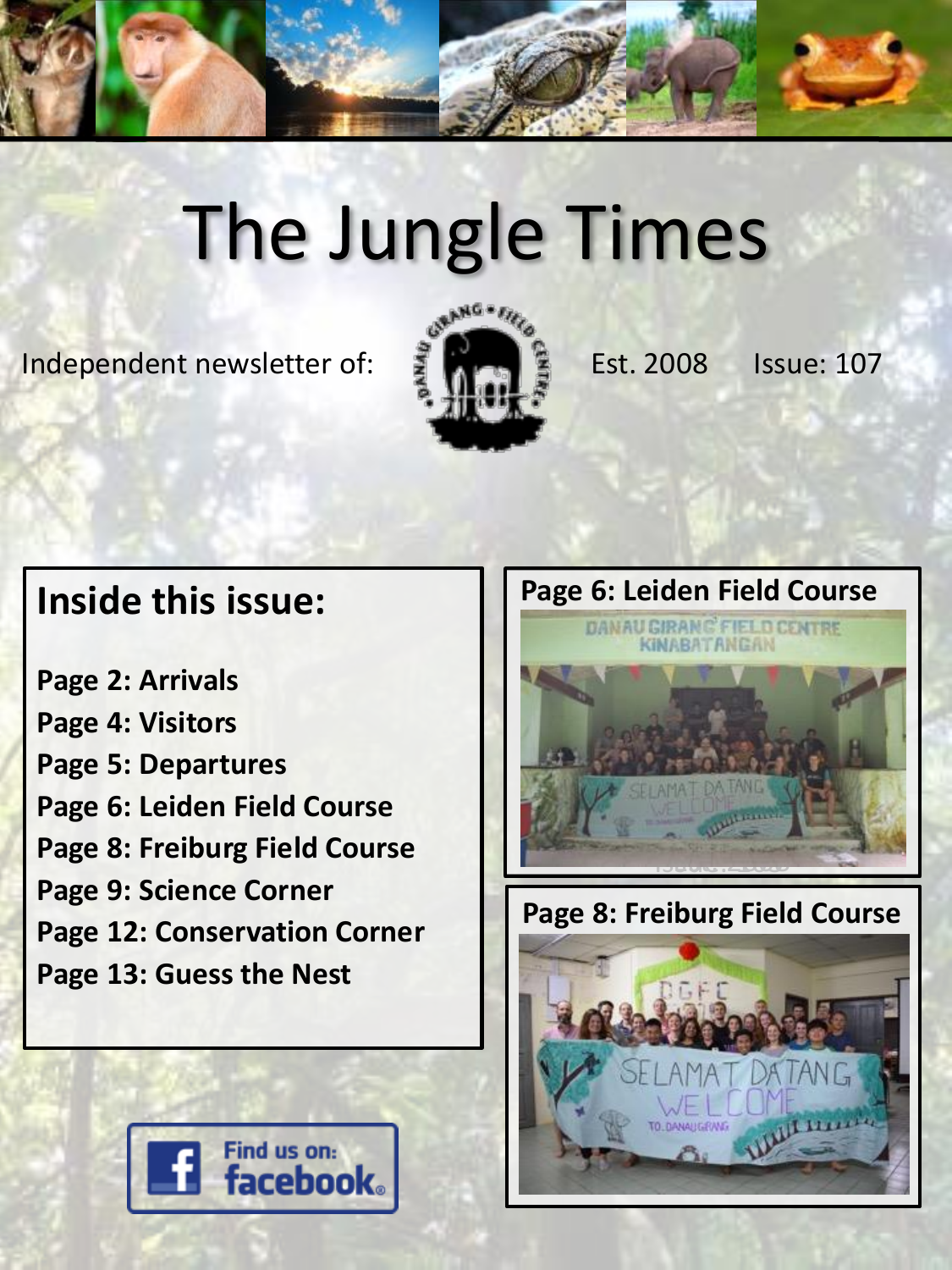### Arrivals

#### **Sarah Foster**

Sarah is from Cardiff, Wales, and will be volunteering here for 5 months. She graduated from Cardiff University last year with a degree in biology. She has just come from Tokyo where she was there for 3 months doing a lab placement on tissue engineering at the University of Tokyo. After her time here, she wants to stay in conservation biology, and possibly do a Master's degree.



#### **Nikolaj Marggrander**

Nikolaj, 26, from Karlsruhe, Germany, took part in the Freiburg field course and will stay for an extra 3 months to volunteer to complete his internship. Nikolaj is doing his Master's in environmental science. After DG, he will do another internship at BUND (Association of Environment and Nature Conservation, Germany) where he will help to care for, and conserve a protected area of land in Germany.

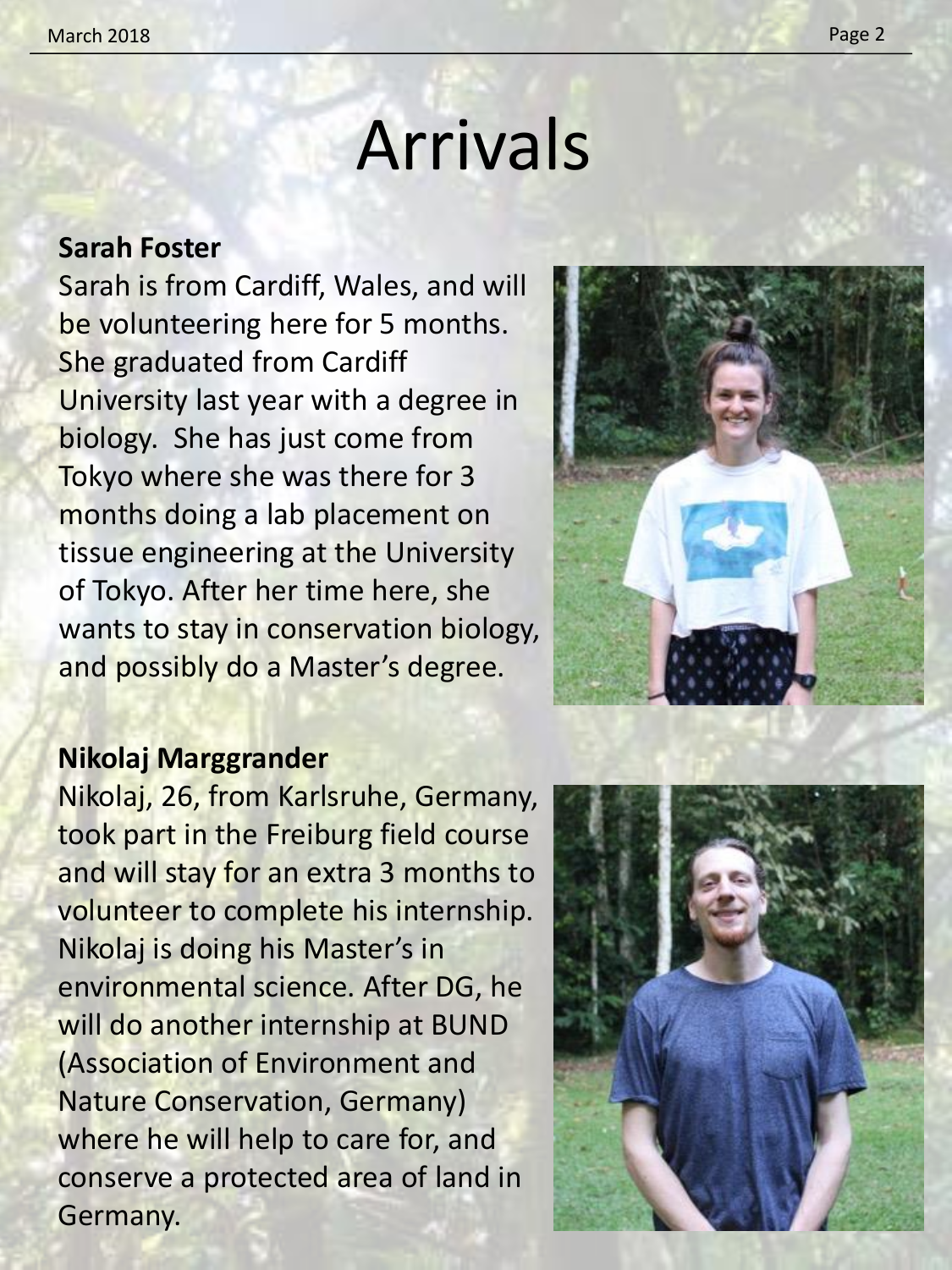### **Dr Miriam Kunde**

Miriam is from Berlin, Germany and is starting a post-doc with DGFC. Miriam completed her PhD in animal conservation science, specializing in sun bears (*Helarctos malayanus*). Miriam also has a background in media, after completing her Master's in wildlife documentary production. She will be restarting the corridor monitoring program in addition to doing sign surveys, trapping and collaring of Bornean sun bears. She will also assist PhD student David Kurz with catching and collaring Bornean bearded pigs. We look forward to all the exciting research Miriam will produce during her time here!

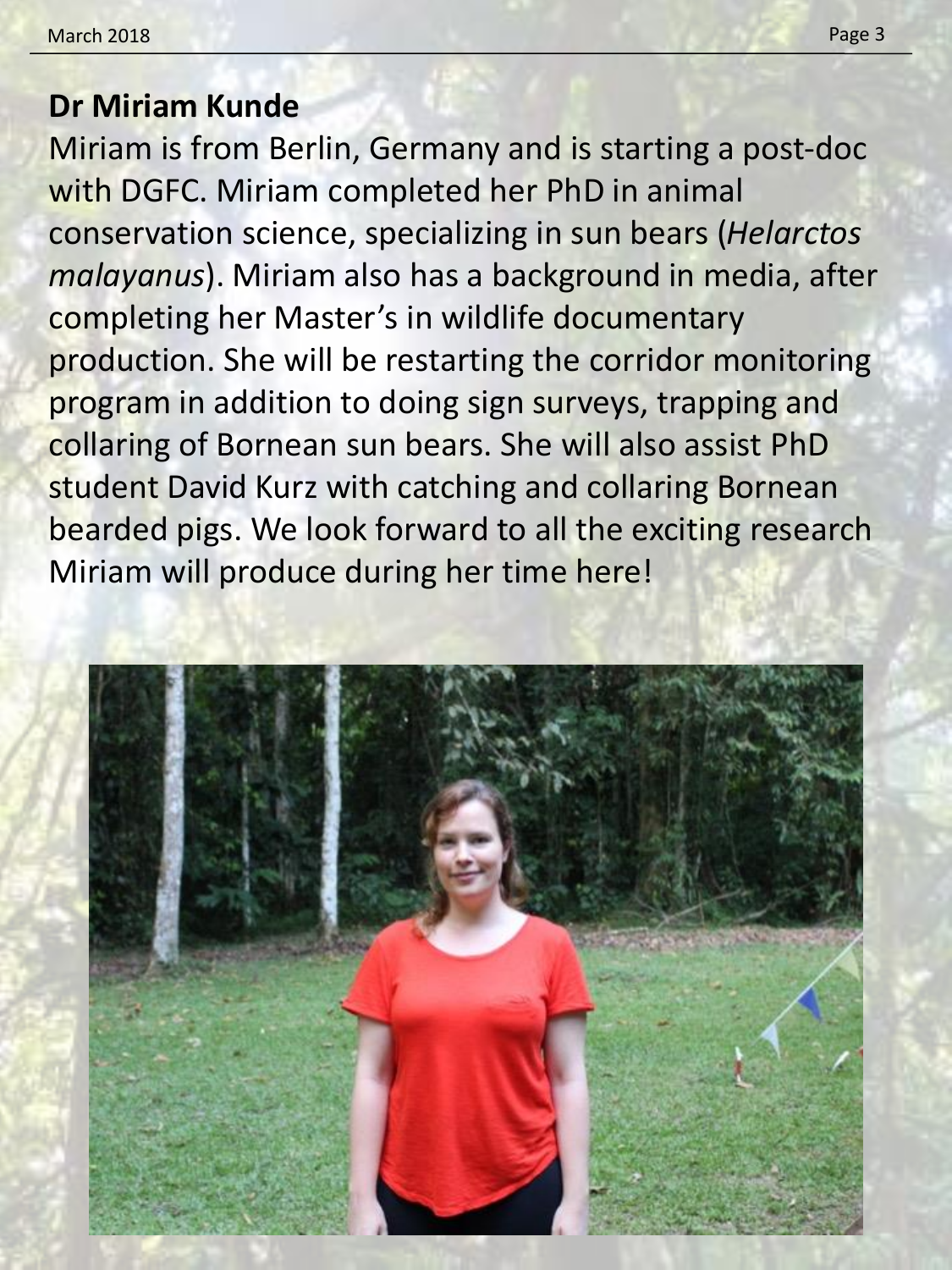## Visitors

#### **Bakhtiar Effendi Yahya**

Bakhtiar is a lecturer and researcher at Universiti Malaysia Sabah, specialising in ants. He was kind enough to join us this month during the Leiden field course, to give a lecture on the ant species present in Sabah. After the lecture, Bakhtiar stayed to give a hand in some of the projects going on at the centre, including the collection of genetic samples of frogs and ant samples! Thank you Bakhtiar for coming and sparking new interest in the diversity of ants around the centre!





#### **Evelyne St-Louis**

Dave's girlfriend Evelyne, a city planner living in California has also joined us at the centre this month, after going on holiday to Vietnam, and the tip of Borneo with Dave. Evelyne was hoping to see a pig collaring, but has had to settle for seeing maroon langurs and getting hands on with Dave's fermented corn bait!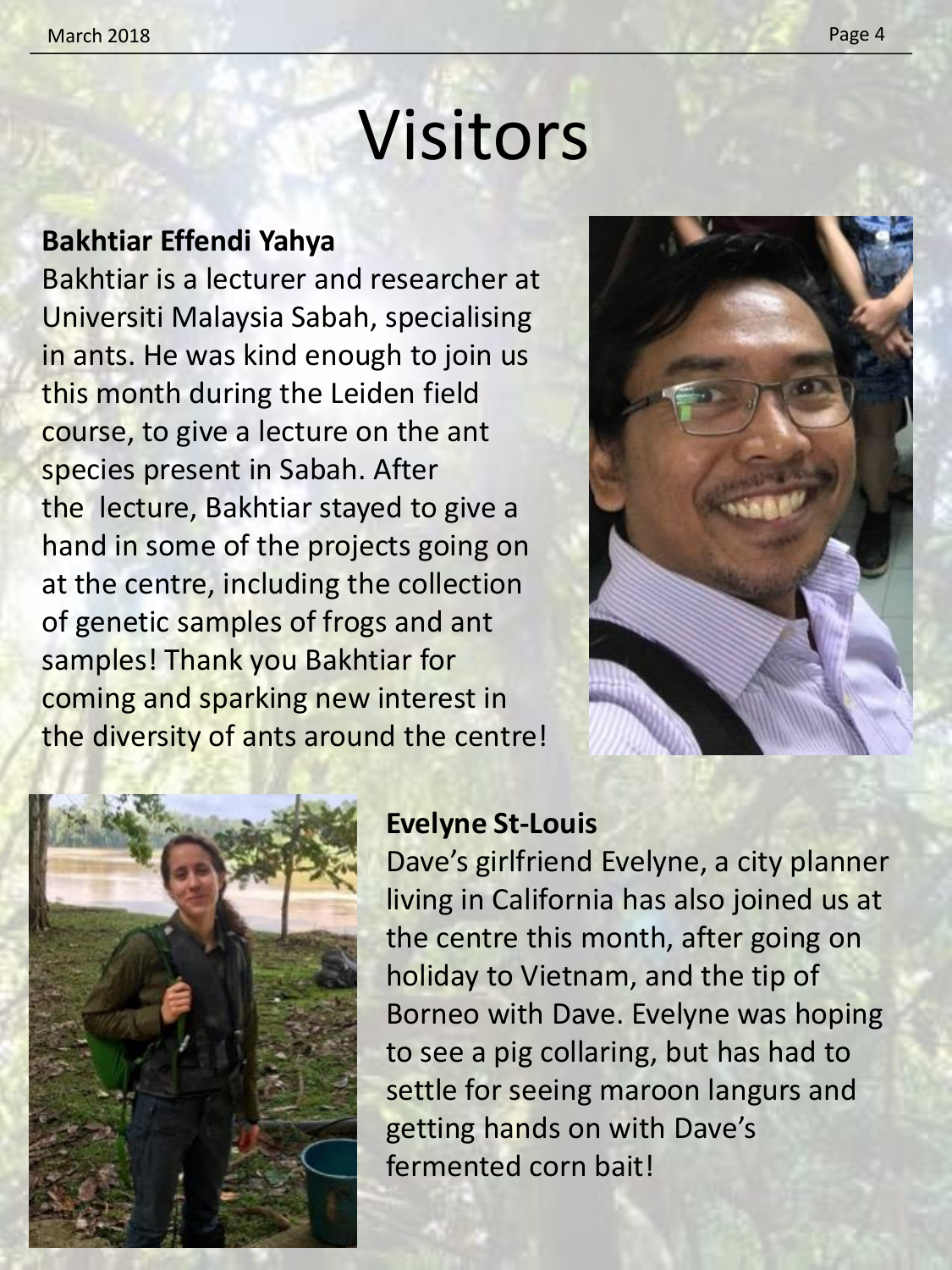### Departures

### **Juan Manuel Aguilar Leon (Juanma)**

This month we are all very sad to be saying goodbye to Juanma, who has just finished his final round of field work for his PhD. Juanma has been here since September collecting genetic samples from frogs in different habitats along the Lower Kinabatangan, and now will return to the UK to complete his lab work. We'll all miss Juanma's positivity, enthusiasm and his sexy accent. We wish Juanma all the best with his studies, and good luck to him and his wife-to-be on their up coming marriage!

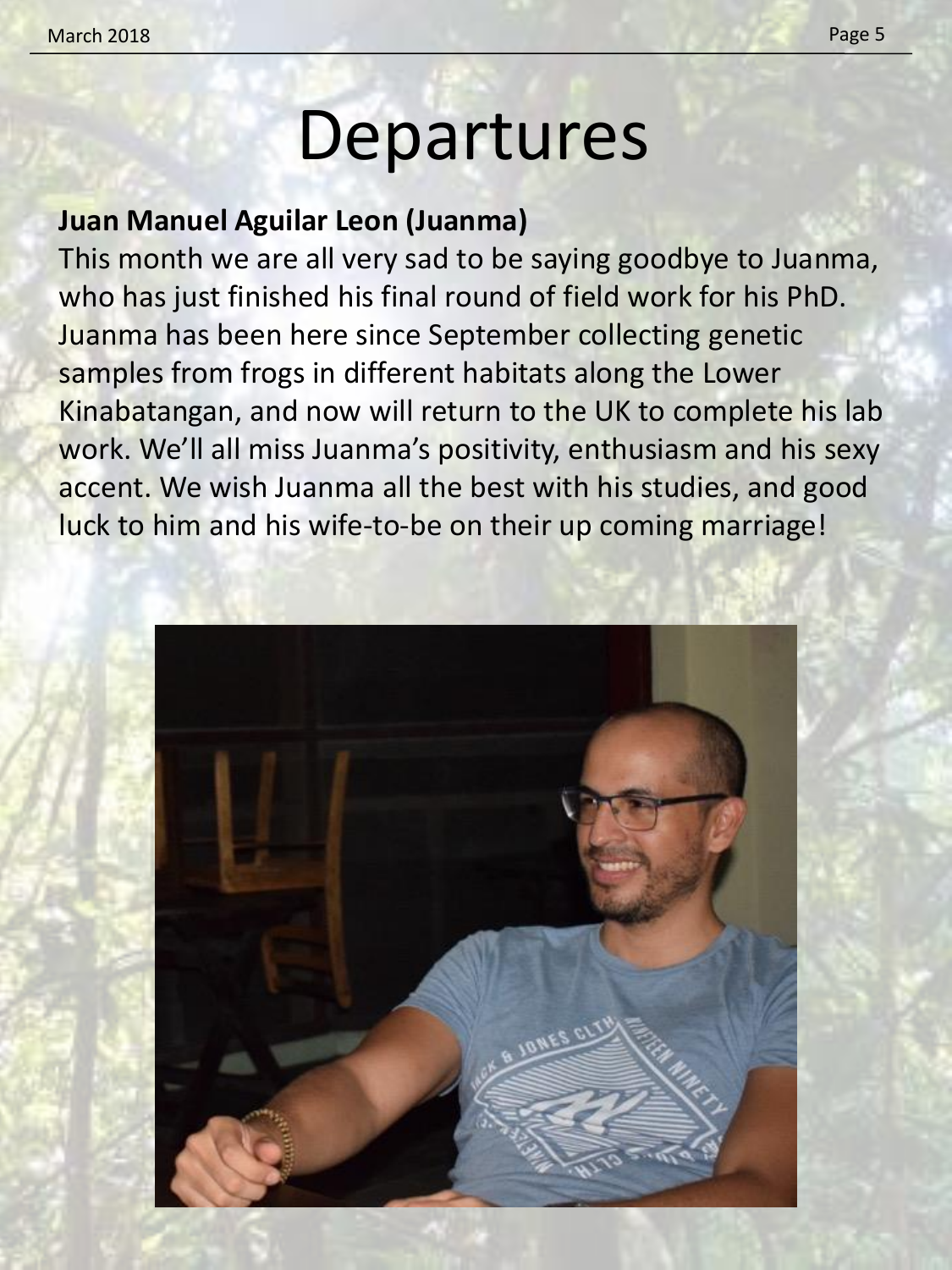### Leiden University



The first field course of the year, Leiden University, returned to DGFC for two weeks. The field course was led by Professor Menno Schilthuizen and Dr Jeremy Miller. The Leiden group got involved in many projects being undertaken here at DG such as tracking the slow lorises, helping the PTYs with their projects and tracking the tagged pythons. They also got the chance to explore some of the caves here on the Kinabatangan! During the field course, students undertook their own projects with titles including: "Herb species composition and ethnobotany in the Lower Kinabatangan", "Fish diversity in the Lower Kinabatangan River habitats" and "The mystery of the red and blue Opadometa male".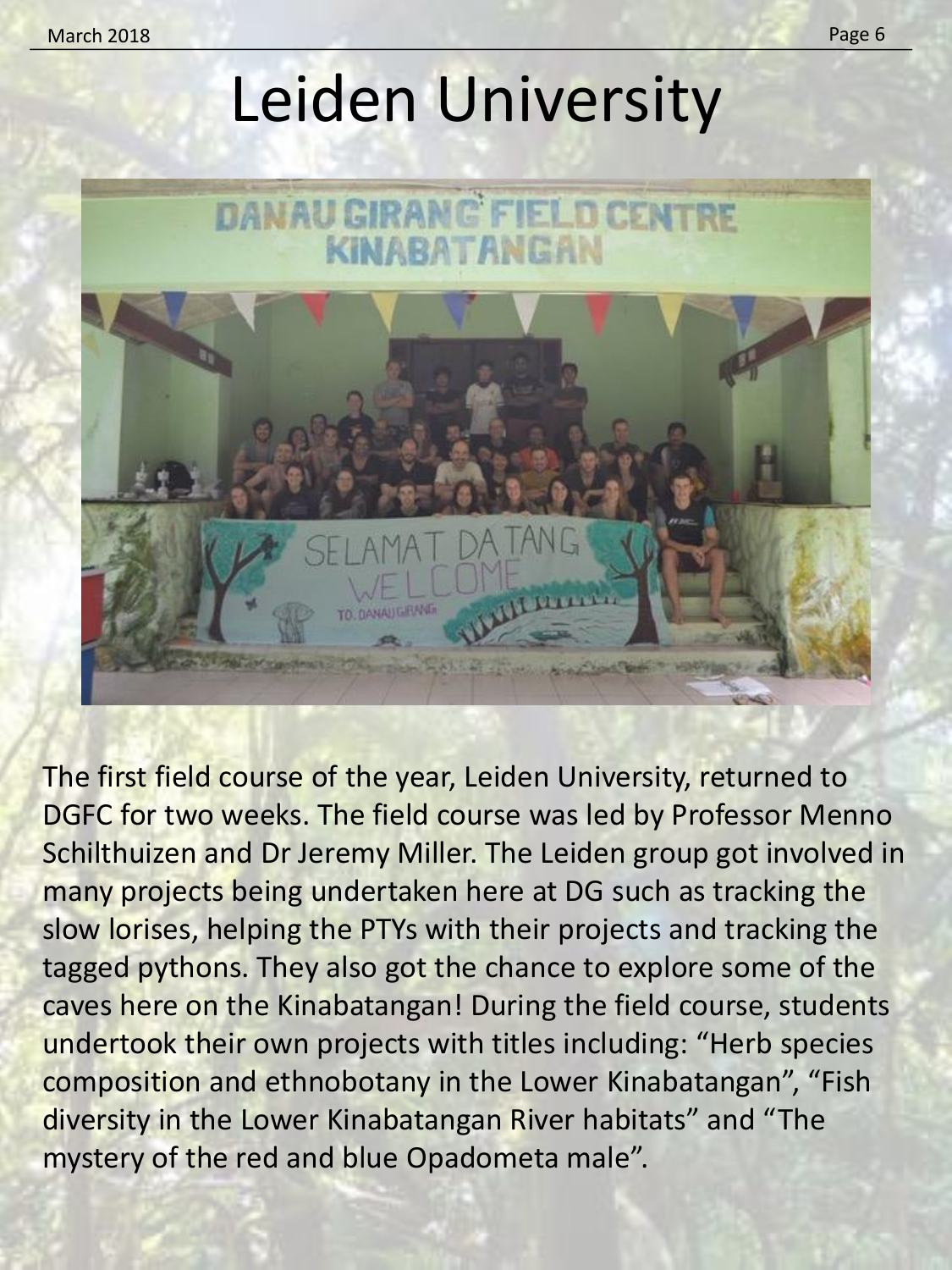### Leiden University contd.

"Thank you so much for all the amazing experiences, your patience, hospitality, the fun, the soccer, delicious meals, the adventures and inspiration! You are all doing amazing, important, inspiring and awesome work! I wish you all the best and the crazy good fun adventures in the future!"





"Thank you for these unforgettable two weeks! Really cool, helpful and knowledgeable research assistants, great kitchen staff, and great Cardiff group with awesome projects! Your help was greatly appreciated. I wish you the very best!"

"These two weeks were amazing! Thank you for having us and showing us the beautiful and colourful wildlife! All the researchers are inspiring and fun. Best wishes and good luck with your future studies. See you and I would love to come back one day!"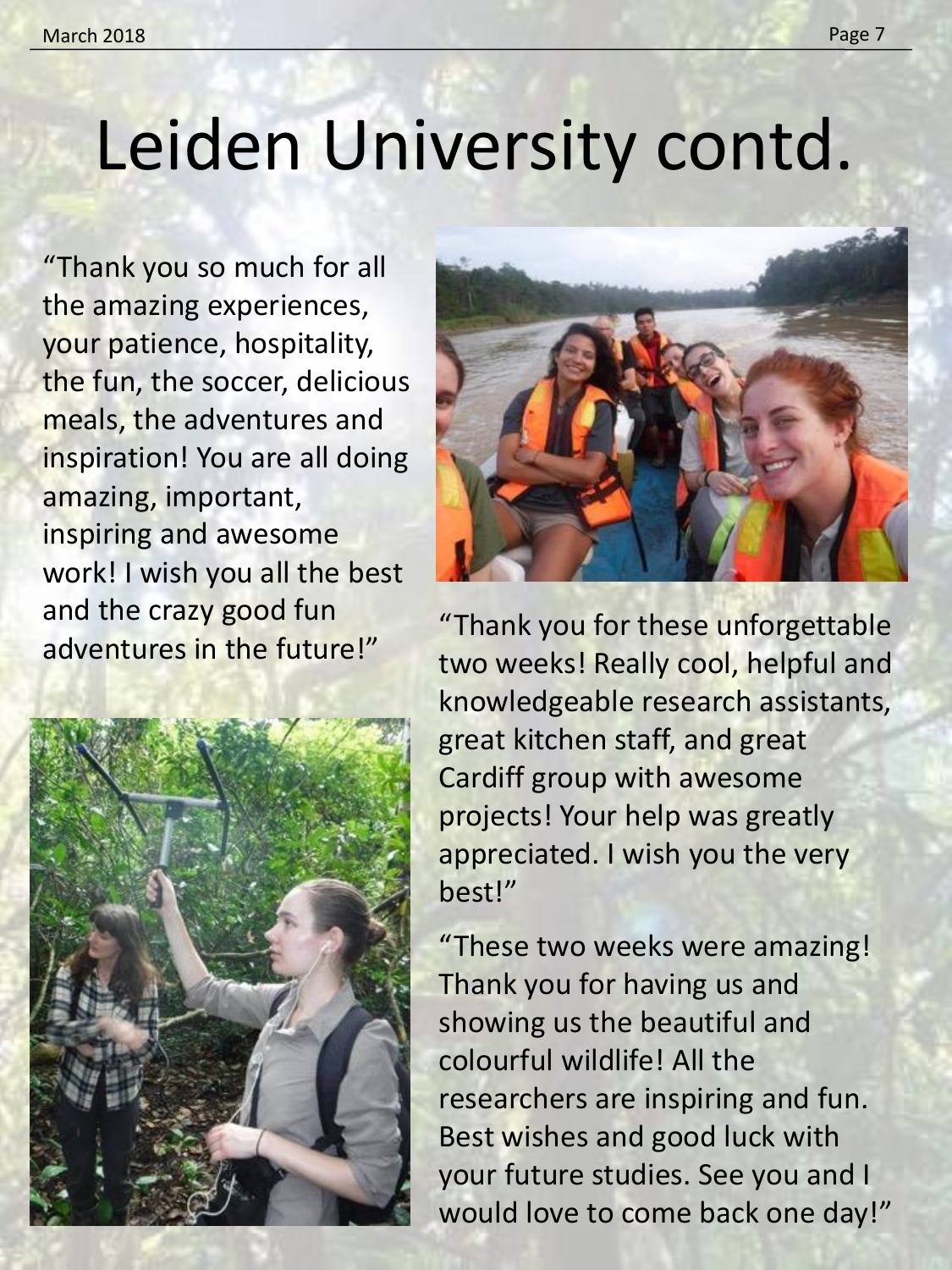# Freiburg Field Course

Freiburg University came from the 5<sup>th</sup> to the 19<sup>th</sup> of March. During their course, they took part in a lot of activities such as night walks and exploring Batangan's swamp and caves. They also built pitfall and funnel traps to catch and identify small reptiles and invertebrates around the centre, as well as following all of the projects ongoing at DGFC.

They set up a transect and monitored it with camera traps and saw a lot of wildlife including macaques, monitor lizards, bearded pigs, proboscis monkeys and an orangutan!

Professor Johannes Penner gave a demonstration on the catching and handling of snakes and skinks, and fellow instructor Markus Handschuh lead a session on birding. They also had a lecture on bats and used an ultrasonic recorder to listen to the surrounding bat calls.

This was the first time they have visited DGFC and we hope to see them for many years to come!

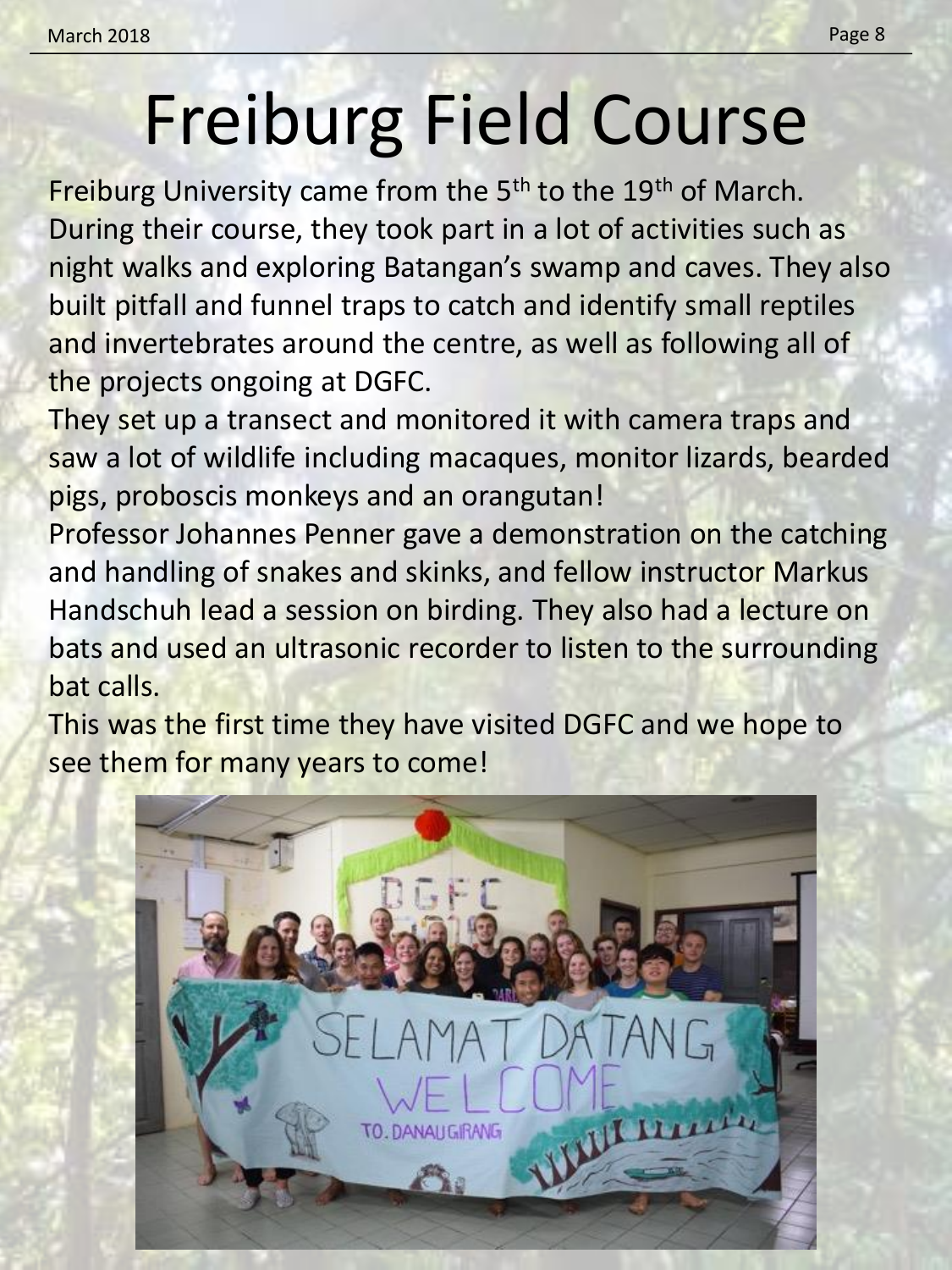### Science Papers

**Herd demography, sexual segregation and the effects of forest management on Bornean banteng** *Bos javanicus lowi* **in Sabah, Malaysian Borneo – Endangered Species Research Katie L. Journeaux, Penny C. Gardner, Hong Ye Lim, Jocelyn Goon Ee Wern, Benoit Goossens**

After the extinction of the Sumatran rhino, the Bornean banteng is now the rarest mammal in Sabah. Primary threats to the banteng include habitat fragmentation and conversion, poaching and increased risk of disease transmission from domesticated cattle. Data was collected via camera traps, these revealed interesting behaviours of the banteng. Banteng were found to need large forests to avoid anthropogenic disturbances and to maintain large herd sizes, which are crucial for maintaining social behaviours. 183 banteng, of herd sizes ranging from 1 to 21 individuals, were identified across 6 forest reserves. Herd sizes fluctuated based on habitat type and forest regeneration ages.

#### **Protected area management priorities crucial for the future of Bornean elephants - Biological Conservation Luke J. Evans, Gregory P. Asner, Benoit Goossens**

Degraded habitats are often viewed as low quality, however research carried out by DGFC's Luke has shown the use of these habitats for the Bornean elephant. These degraded habitats may become prime candidates for conversion to agricultural purposes, and therefore it is necessary to discover their importance before they are lost. A combination of GPS telemetry of 29 elephants and LiDAR was used, these revealed that forests of short stature as well as flat, low-elevation habitats were ideal for elephants. This habitat provides elephants with an energetically low habitat with plenty of feeding opportunities, due to the increase in understory vegetation from the disturbed canopy.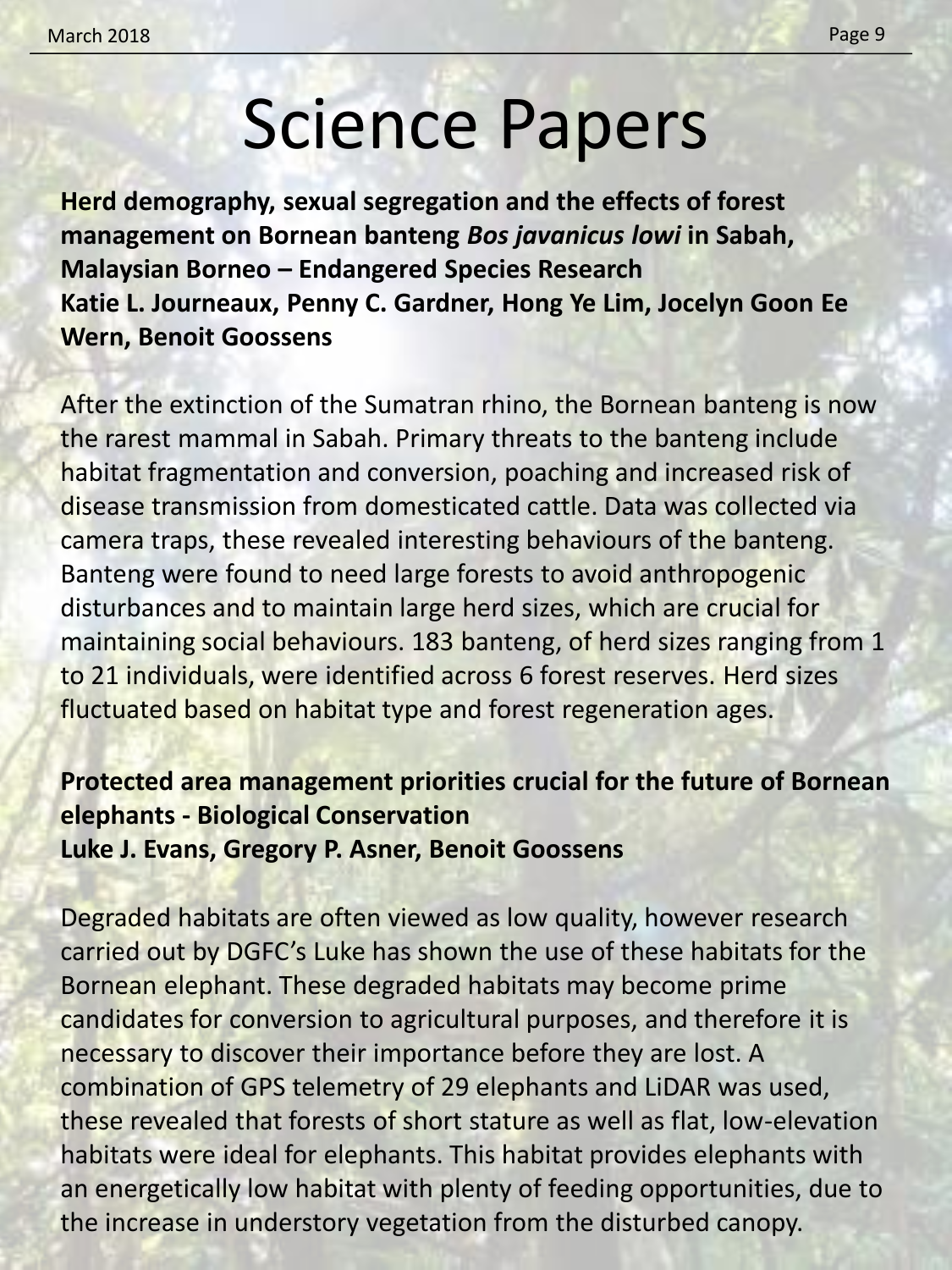#### **Edge effects of oil palm plantations on tropical anuran communities in Borneo - Biological Conservation Sarah A. Scriven, Graeme R. Gillespie, Samsir Laimun, Benoit Goossens**

Amphibians are typically sensitive to environmental disturbance, therefore making useful indicator species. In this new study from DGFC, edge effects from oil palm plantations are shown to have serious impacts on forest composition of frogs for up to 4km. Species richness was higher in forest areas than plantations, with species richness declining as proximity to forest-plantation interface increased, and as canopy density decreased. Frog composition differed between plantation and forest, terrestrial species dominated plantations, whereas, endemic and arboreal species were more abundant in forest. In order to lessen the impact of edge effects on forest habitats, sizes of patches and width of corridors need to be increased.

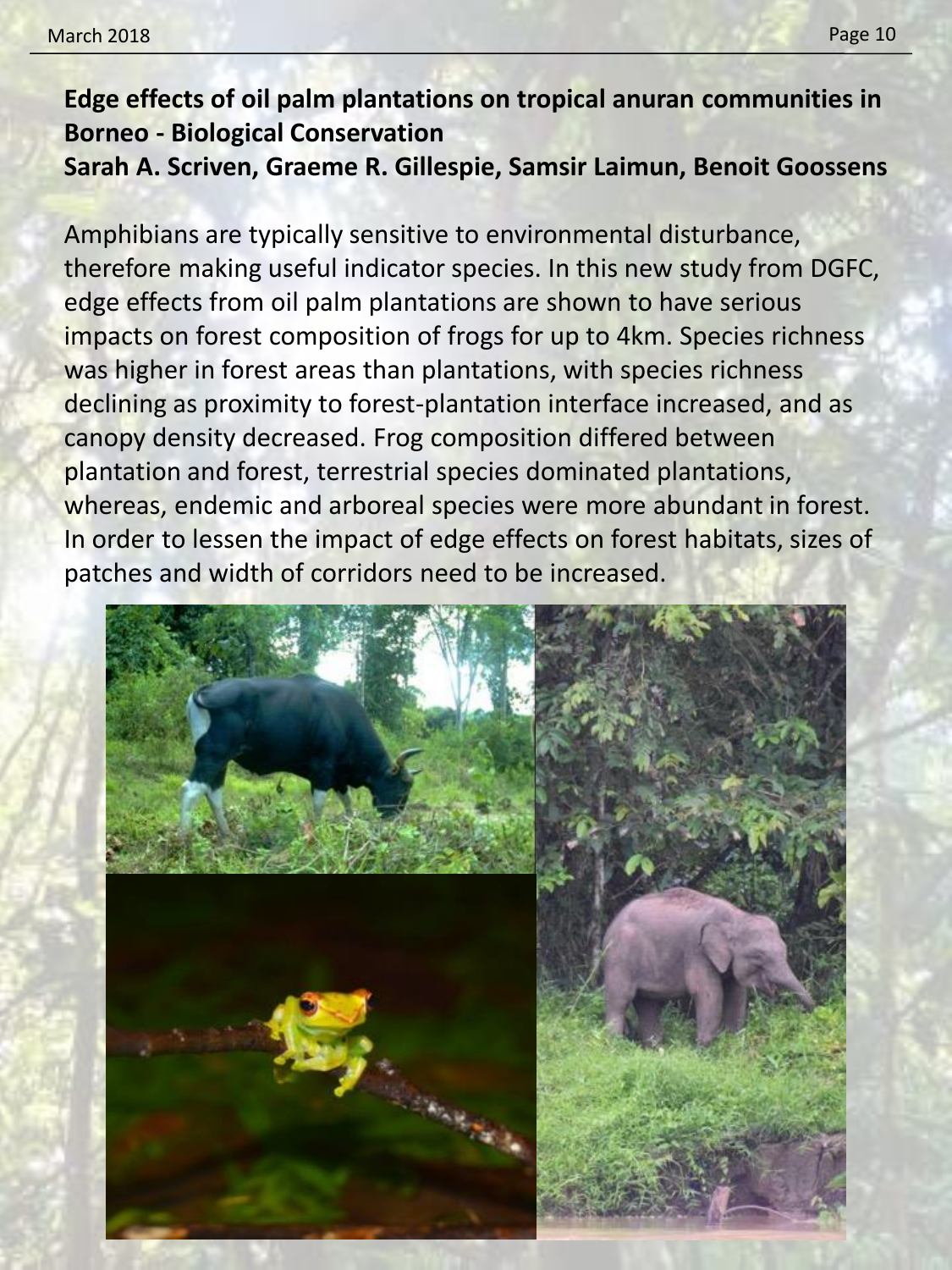### **Spotted Fever Rickettsiosis in a Wildlife Researcher in Sabah, Malaysia: A Case Study – Tropical Medicine and Infectious Disease Salgado Lynn** *et al.*

Despite spotted fever group rickettsiosis (SFGR) having been reported as the most prevalent cause of rickettsiosis in rural areas of Sabah since 1980s, this new paper describes the first detailed case report of suspected SFGR in the state. Rickettsial diseases are among the leading causes of treatable acute febrile illnesses. Diagnosing rickettsiosis is difficult for even experienced physicians as symptoms vary depending on the rickettsial species involved. After initial unsuccessful tests for tropical diseases, rickettsiosis was suspected after the patient's response to therapy. SFGR was confirmed by using an indirect micro-immunofluorescence assay followed by a serological examination and western blot of SFGR members.

### **Lurking in the dark: Cryptic** *Strongyloides* **in a Bornean slow loris – International Journal for Parasitology: Parasites and Wildlife Frias** *et al.*

The lack of study into genetic diversity within parasitic genera has led to organisms infecting similar hosts, and so having similar morphologies, to be grouped as one species. *Strongyloides* is a soil-transmitted nematode present throughout Asia and Africa, and it has been estimated to infect hundreds of millions of people worldwide. This study describes a case of infection of *Strongyloides* in a Bornean (Philippine) slow loris (*Nycticebus menagensis*) in the Lower Kinabatangan Wildlife Sanctuary, Malaysian Borneo. Within this area of great diversity of primate species, faecal samples were collected from five of these species, and the nematode larvae present were analysed. The results show that *S. fuelleborni* infects all haplorrhines sampled in this community, a different species may be infecting slow loris, the only strepsirrhine in Borneo.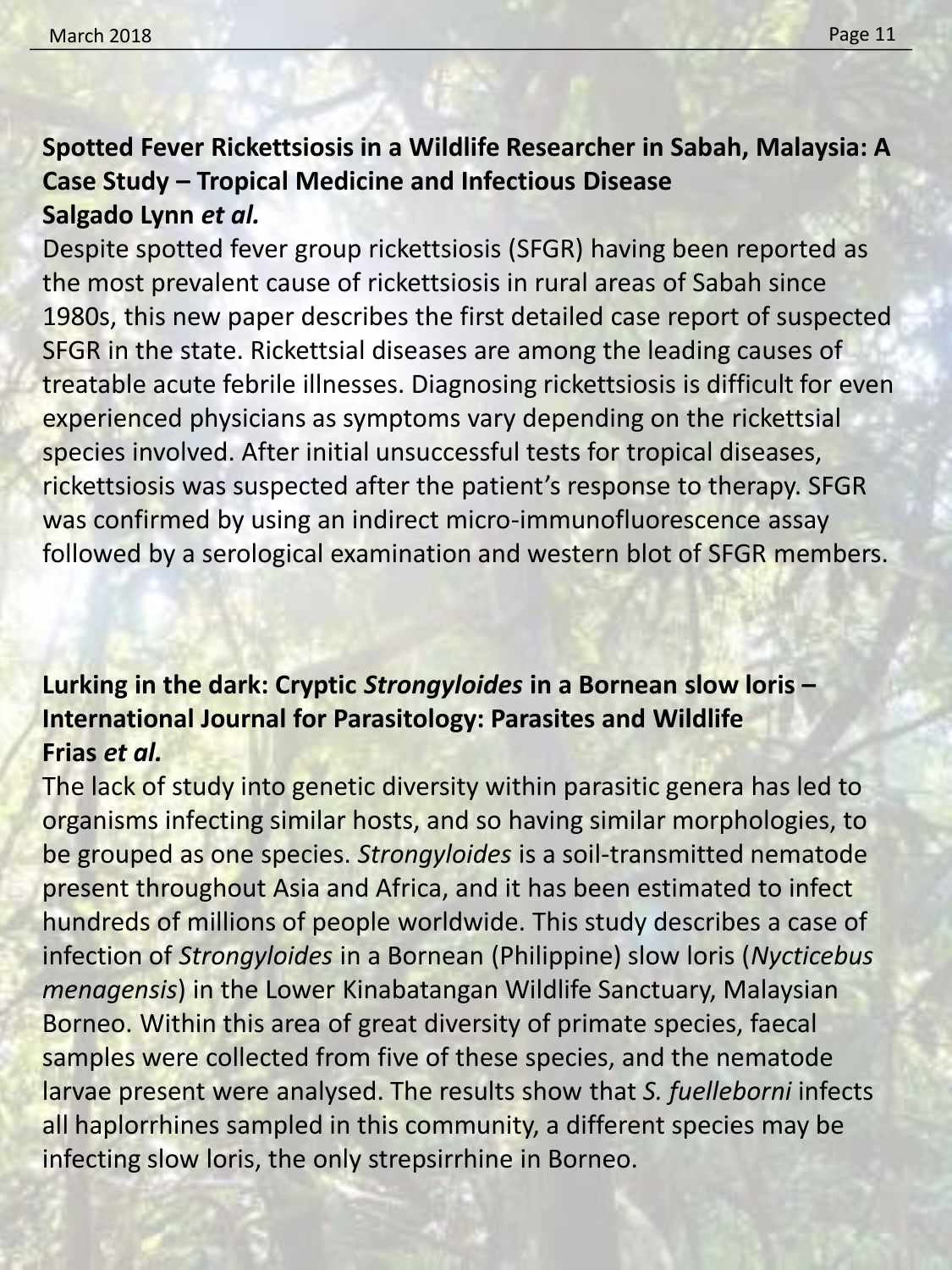### **Conservation Corner:**

**Common name: Great Slaty Woodpecker Scientific name:** *Mulleripicus pulverulentus* **IUCN status: Vulnerable**



The great slaty woodpecker is one of the largest woodpeckers in the world, with a distribution range across Northern India and a large majority of Southeast Asia. They typically live in family groups over large home ranges, and forage on invertebrates living in trunks and branches.

Woodpeckers provide a valuable service in forest, whereby they create tree cavities which birds and other taxa use for sleeping and nesting.

This woodpecker species prefers large primary forest stands, but can survive in secondary forest in lower population densities. Destruction of primary forest is the leading cause in its decline, with estimates of population fall of 30-50% over the past 20 years.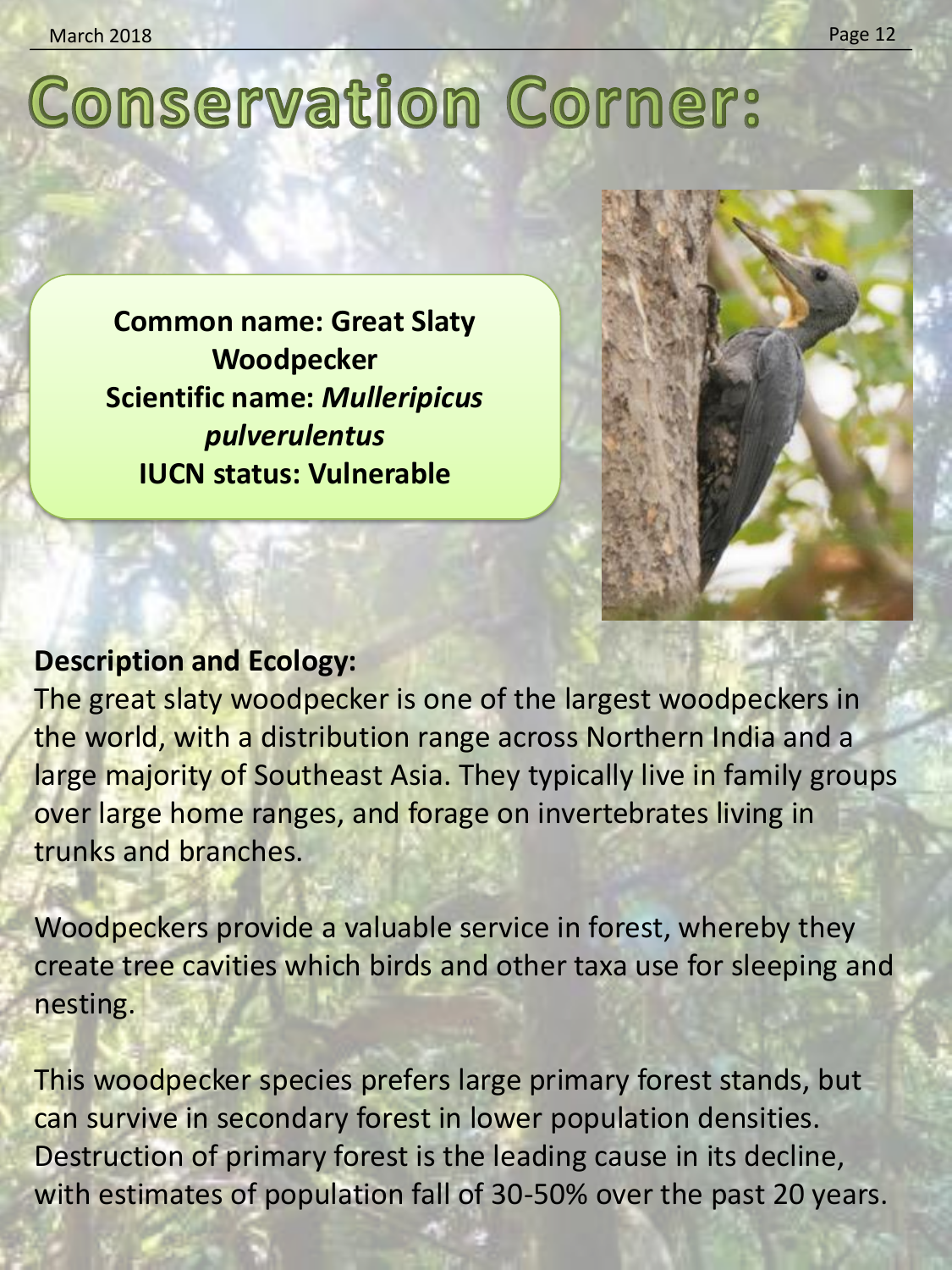### Guess the Nest

Can you guess which animal made which nest?



A) Monitor Lizard B) Sun Bear B) Orangutan D) Clouded Leopard E) Crocodile F) Bearded Pig G) Lesser Adjutant